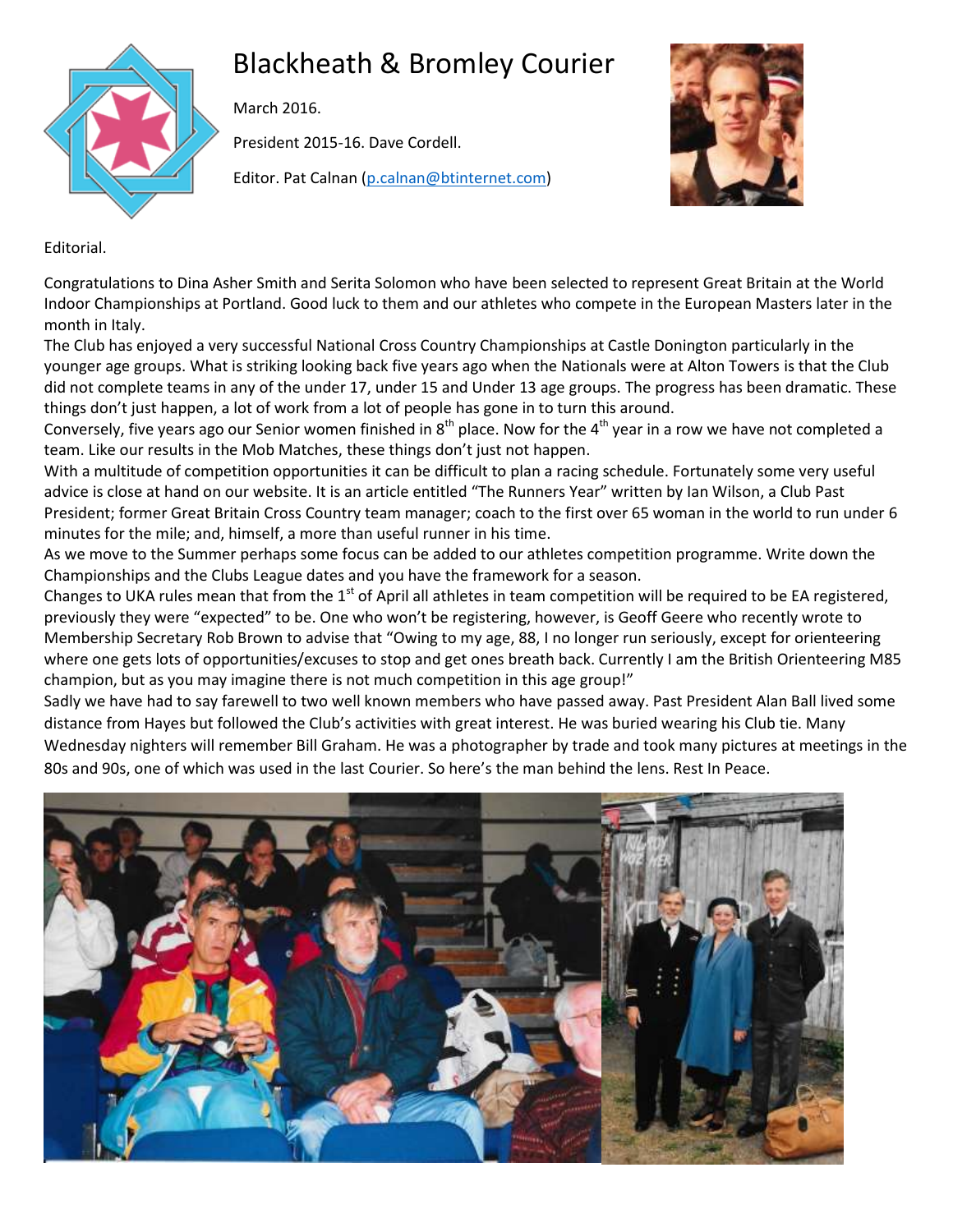### **March**

5<sup>th</sup>. English Schools Cross Country Championships, Nottingham 12<sup>th</sup>. CAU Inter County Cross Country Championships, Birmingham. 12<sup>th</sup>. Bromley Primary Schools Cross Country, Crystal Palace. 12-13<sup>th</sup>. BMAF Championships, Lee Valley 12-13<sup>th</sup>. EA U17/U15 Combined Events, Sheffield 17-20<sup>th</sup>. World Indoor Championships, Portland, USA 19<sup>th</sup>. Closing 5 Handicap, Hayes 19<sup>th</sup>. SIAB Schools International and Home Countries International, Falkirk 19-20<sup>th</sup>. Kent Indoor Championships, Lee Valley 20<sup>th</sup> SEAA 12 and 6 stage road relays, Cyclopark, Gravesend 28<sup>th</sup>. Tonbridge Open Meeting 29<sup>th</sup>- 3<sup>rd</sup> April. European Masters Indoor Championships, Ancona, Italy. **April** 2<sup>nd</sup>. Alpha Beta Trophy, Lee Valley 2<sup>nd</sup>. BMAF 10km Championships, Olympic Park 6<sup>th</sup>. Parris Handicap, Hayes 10<sup>th</sup>. Hercules Wimbledon Young Athletes Open, Wimbledon Park 16<sup>th</sup>. Southern Athletics League, Norman Park. 17<sup>th</sup>. B&B Development Day, Norman Park 20<sup>th</sup>. West & North West Kent Schools, Norman Park 23<sup>rd</sup>. Youth Development League, U15/U13, Reading 24<sup>th</sup> London Marathon & Mini Marathon 29<sup>th</sup>. Kent Masters Leage, Sutcliffe Park 30<sup>th</sup> – 2<sup>nd</sup> May. BUCS Championships, Bedford

### **On the Social side.**

March  $19^{th}$  Club photo (2pm but be there earlier) and AGM (6.30 buffet food)

It only happens every four years so be there! Alan and Brenda Brent are hoping to be attending and they are into their 90s. Who will be the new President?



April 27<sup>th</sup>. London Marathon Supper. Names in the diary at the Club or contact Dick Griffin.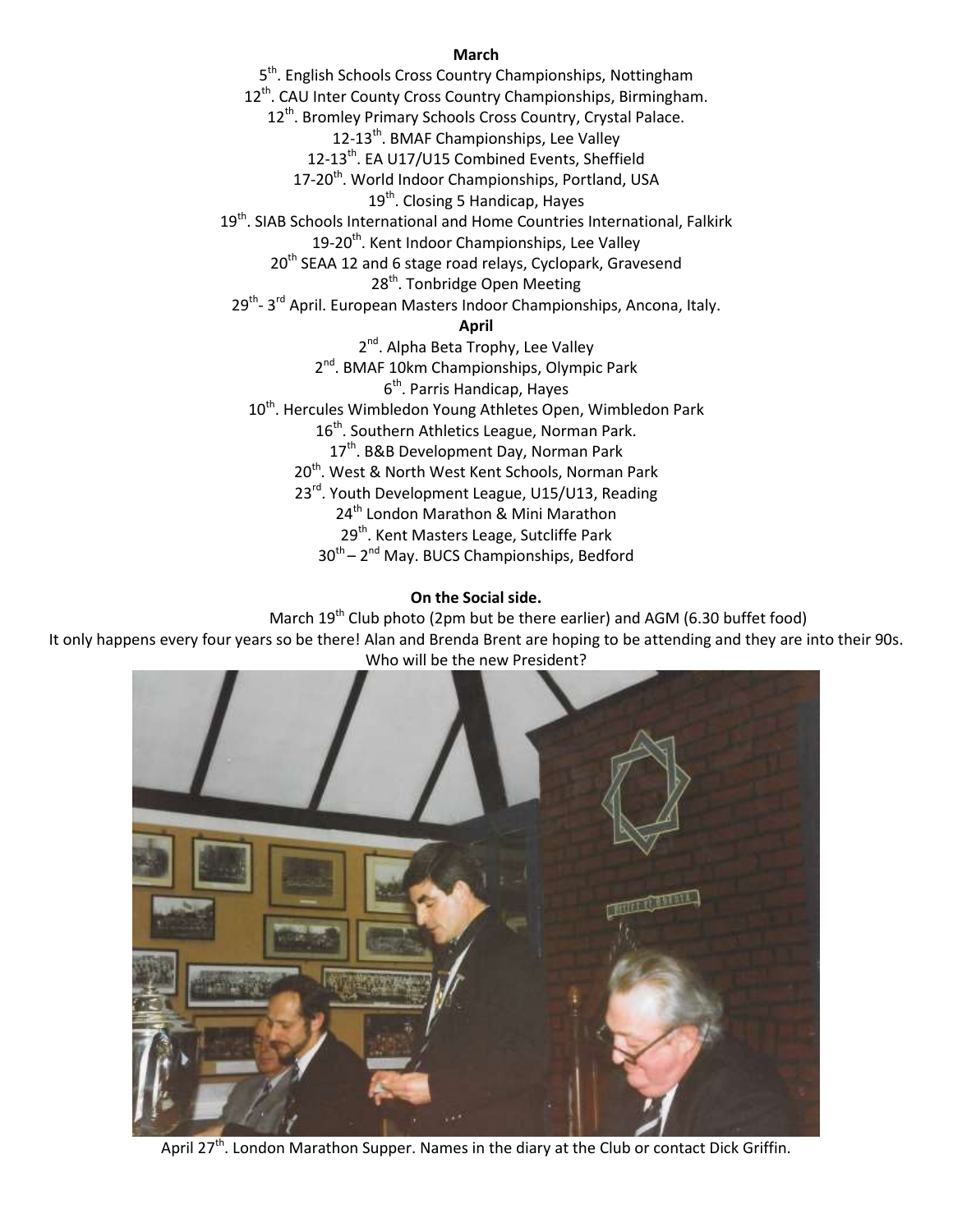**3/2/16**

**PSD Bank Meeting, Dusseldorf, Germany**. Women. 60m Hurdles. 3. Serita Solomon 8.05. Ht1. 3. Serita Solomon 8.14. **BMC Open, Lee Valley**. Women. 800. A. 3. Katy Ann McDonald 2.08.68.

**Inter Varsity Meeting, Lee Valley.** Men. 400 n/s. 1. Dan Putnam 48.67. 60m Hurdles. 1. Mark Cryer 8.48. Long Jump. 2. Mark Cryer 7.02. Women. Shot. A. 2. Samantha Milner 11.35.

**London Schools Championships, Wormwood Scrubs.** Senior Boys. 12. Bertie Harrington 23.10. Senior and Intermediate Girls. 36. Naomi Kingston 15.26. Junior Girls A. 1. Sophie Hoare 11.49, 2. Yasmin Marghini 11.59, 13. Lia Radus 12.54. B. 2. Maayan Radus 12.12, 8. Holly Trott 12.56.

## **5-6/2/16**

**Meyo Invitational, South Bend**. Women. 60m Hurdles. SF2. 4. Jahisha Thomas 8.62. Ht6. 2. Jahisha Thomas 8.51. **6/2/16**

**Karlsruhe Indoor Meeting**. 60. 3. Dina Asher Smith 7.11. Ht2. 2. Dina Asher Smith 7.14.

**Meeting d'Athletisme de Mondeville, France**. Women. 60m Hurdles. 1. Serita Solomon 8.07.

**BUCS Cross Country Championships, Gloucester**. Men. A Race. 12. Graham Rush (Gloucester) 32.07, 41. Phil Sesemann (Leeds) 33.08, 92. James Habergham (Leeds Metropolitan) 34.39, 124. Richard Webb (Cardiff) 35.46, 201. Tom Desborough (Brighton) 38.07. B Race. 6. Will Fuller (Loughborough) 24.54.

**South East Inter County Schools, Bexhill**. Senior Boys. 32. Joss Barber 22.08. Inter boys. 18. Lewis Mills 18.57, 26. Angus Harrington 19.12, 32. Oscar Hussey 19.19. Junior Boys. 3. Rowan Fuss 12.52. Inter Girls. 35. Amy Leach 15.24, 39. Genevieve Allan 15.29, 44. Carlotta Weitel 15.37, 87. Stephanie Taylor 16.55. Minor Girls. 3. Morgan Squibb 11.23, 24. Rosanna Allan 11.57, 25. Jessica Neal 11.58, 62. Niamh Milo 12.33.

**Parkruns. Bromley**. 6. Sam Agnew 18.56, 18. Steve Pairman 19.42, 65. Chris Swinfen 22.00, 83. James Neylon 22.24, 92. Iain Swatton 22.42, 101. Andy Tucker 22.58, 196. Nigel Bulmer 25.27, 207. Gareth Griffin 25.47, 216. Austin Adams 25.54, 235. John Fenwick 26.16, 322. John Butler 28.12, 334. Claire Springett 28.23, 351. Bernard Wilson 28.47, 484. Glen Read 40.40. **Bexley**. 47. Chris Pike 23.38, 243. Andrew Kingsmell 33.59.

**Newcastle.** 123. Peter Hamilton 22.38.

**Bath Skyline**. 82. Chloe Haffenden 28.27.

**Crystal Palace.** 5. Joseph Georgiadis 18.20, 6. Charlie Davis 18.25, 7. Callum Myatt 18.28, 9. Coleman Corry 18.49, 11. Charlie Andrews 19.00, 12. George Pope 19.16, 13. Jessica Keene 19.20 (first woman), 15. Samuel Reardon 19.39, 16. Kelsey Fuss 19.40, 17. Harry Keene 19.44, 18. Frankie Scrivener 19.44, 19. Cameron Swatton 19:49, 22. Jake Leng 19.54, 25. Max Gregson 20.14, 26. Thomas Penlington 20.15, 27. Ethan Kitteridge 20.21, 30. Charles Winton 20.28, 32. Yasmin Austridge 20.40, 35. Matthew Smith 20.53, 37. Daniella Harper 21.00, 39. Grace Scopes 21.08, 42. Lily Tappenden 21.22, 46. Matthew Urquhart-Proctor 21.29, 48. Emily Davis 21.31, 56. Gracie Horton 21.53, 63. Alice Prentice 22.38, 65. Barnaby Corry 22.39, 66. Nicholas Paddington 22.40, 76. Tammy Falshaw 22.53, 80. Olivia Berry 22.59, 85. Nigel Woo 23.16, 88. Heidi Forsyth 23.26, 117. Zoe Austridge 24.43, 123. Nicolas Corry 25.09, 129. Claire Austridge 25.16, 136. Mick Keene 25.33. **Killerton**. 7. Bob Minting 24.05.

**Dulwich.** 27. Kelsi Cornish 19.11, 34. Richard Byford 19.34.

**Orpington.** 1. Ben Cockburn 18.26, 15. Leah Everson 23.20, 85. Karen Desborough 36.46.

**Hastings.** 51. Stephen Hollingdale 25.58.

## **7/2/16**

**Club 10 Mile Cross Country Championships, Hayes.** 1. Fintan Parkinson 1.04.08, 2.Ross Braden 1.05.33, 3. Dan Kennedy 1.08.06, 4. Luca Ercolani 1.08.15, 5. Roger Beswick 1.08.24, 6. Alex Gibbins 1.09.24, 7. Chris Tuck 1.09.26, 8. Andy Rayner 1.13.25, 9. David Beadle 1.14.19, 10. Steve Pairman 1.15.33, 11. Clayton Aves 1.16.22, 12. Alexis Tobin 1.19.41, 13. Nic Corry 1.20.28, 15.Nigel Haffenden 1.20.56, 16. Sarah Belaon 1.21.13, 17. Steven Evendon 1.21.43, 18. Andy Tucker 1.24.43, 19. Mark Ellison 1.24.59, 20. Rob Brown 1.25.05, 21. Barry Wetherilt 1.26.07, 22. Glen Read 1.26.08, 23. Dave Leal 1.26.52, 24. Chris Pike 1.27.24, 25. Mike Simms 1.28.58, 26. Will Slack 1.29.15, 27. Jason Short 1.31.57, 28. John Turner 1.35.40, 29. William Brindley 1.36.37, 30. Nigel Bulmer 1.36.51, 31. Anne Cilia 1.37.28, 32. Neil Roberts 1.43.49. Scott Bulmer DNF. **Bennett Cup Handicap**. 1. Nigel Haffenden, 2. Will Slack, 3. Anne Cilia. **After 7 events**. 1. Sarah Belaon 321, 2. Steve Pairman 320, Chris Pike 307, 4. Nic Corry 306, 5. David Beadle 304, 6. Rob Brown 282, 7. Chris Tuck 279, 8. David Leal 276, 9. Mike Simms 271, 10. Barry Wetherilt 267.

**Chichester 10km**. 3. Scott Overall 29.43, 152. Clare Elms 37.44, 1135. Andy Kingsmell 57.27, 1321. Zoe Kingsmell 61.22.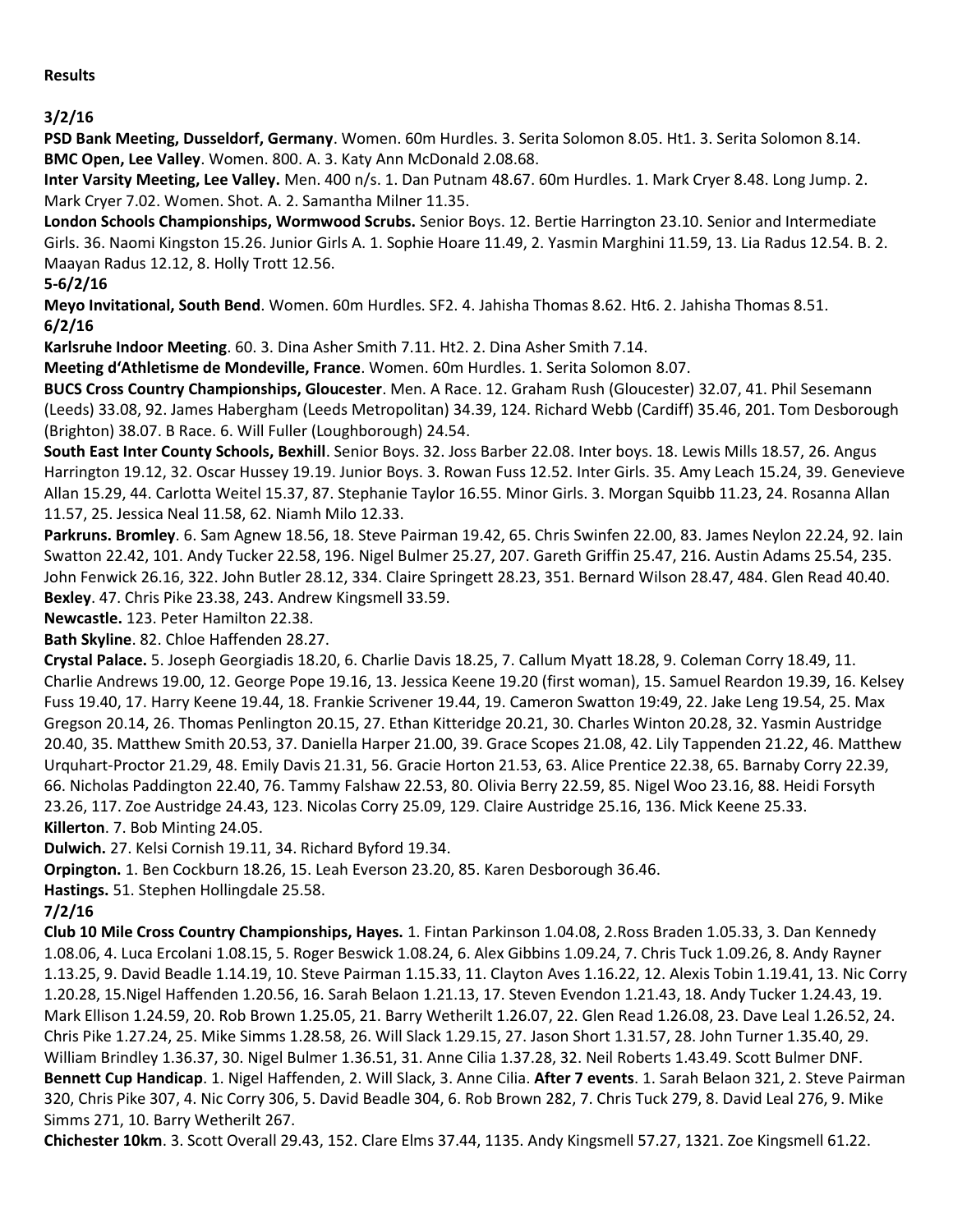**Vault London, Carshalton**. Pool A. 1. Ethan Kitteridge 2.23. P.B. 3. Jackie Montgomery 2.63, 6. Eleanor Barrett 2.53. P.E. 7=. Shaye Emmett 3.53, 10. Christina Moore 3.43.

**Welsh Athletics International, Cardiff**. Senior Women. Shot. 4. Divine Oladipo 13.41. Under 20W. 1500. 1. Katy Ann McDonald 4.35.21.

**Windsor Open Meeting**. 60m. Round 1. Heat 20. 4. Isabella Hilditch 7.93. Ht22. 4. Yimika Adewakun 8.06. RD2. Ht14. 2. Yimika Adewakun 8.03.

**9/2/16**

**Eaubonne, France**. 60 Hurdles. 5. Serita Solomon 8.07. Ht4. 1. Serita Solomon 8.12.

**10/2/16**.

**Newham Open Series**. Round 1. Race 1. 1. Adam Gemili 6.65. Round 2. Race 1. 1. Adam Gemili 6.60. Women. Round 1. Race 1. 4. Montell Douglas 7.46. Round 2. Race 1. 3. Montell Douglas 7.43. Race 2. 4. Yimika Adewakun 8.00. **12/2/16.**

**Birmingham, USA**. Long Jump. 6. Oliver Newport 6.94.

**Fastrack National Invite, Staten Island**. Triple Jump. Men. 3. Stefan Amokwandoh 14.59. Women. 6. Kerri Davidson 11.71. Long Jump. 1. Kerri Davidson 5.35.

**12-13/2/16.** 

**Ames, USA**. 60 Hurdles. 5. Jahisha Thomas. Ht2. 2. Jahisha Thomas 8.52.

**13/2/16.**

**England Athletics U20, U17, and U15 Championships, Sheffield**. U20 Men. 400. SF1. 4. Ocean Schwartz 50.61. Ht2. 1. Elliot Holland 49.77, Ht4. 2. Ocean Schwartz 50.80. U20W. 60M. 3. Molly Scott 7.52. SF1. 7. Imogen Levy 8.00. SF2. 5. Parris Johnson 7.83. Ht3. 3. Parris Johnson 7.88, 4. Imogen Levy 7.97. Ht4. 2. Molly Scott 7.63. 800. 2. Katy-Ann McDonald 4.38.78. 60H. 5. Isabella Hilditch 8.83, 6. Anastasia Davies 8.83. Ht1. 3. Isabella Hilditch 8.82, 4. Anastasia Davies 8.86. Triple Jump. 6. Anastasia Davies 11.42. Shot. 2. Divine Oladipo 13.46. U17W. 60M. SF2. 8. Olivia Richer 8.03. SF3. 5. Magda Cienciala 7.95. Ht3. 4. Olivia Richer 7.95. Ht7. 2. Magda Cienciala 7.91. 60H. 1. Holly Mills 8.67. SF3. 1. Holly Mills 8.66. Ht5. 1. Holly Mills 8.87. Long Jump. 1. Holly Mills 6.22. Triple Jump. 5. Karina Harris 11.18. Pole Vault. 3. Shaye Emmett 3.50.

**Kent League, Foots Cray Meadows**. Senior Men. 7. Danny Brewer 32.37, 8. Ross Braden 32.38, 15. Alex Gibbins 34.07, 17. Peter Tucker 34.24, 19. Dan Kennedy 34.28, 43. Chris Tuck 37.04, 65. Richard Byford 39.02, 82. Steve Pairman 40.50, 98. Andy Lawes 43.08. Team (4 to score) 2<sup>nd</sup>. Overall season 2<sup>nd</sup>. Senior Women. 1. Niamh Bridson Hubbard 18.14, 2. Carole Penlington 19.12, 7. Sarah Belaon 20.18, 16. Mel Kane 21.36, 21. Jenny Neal 22.05, 26. Sara Elmqvist 22.45, 29. Jessica Jones 23.20. Team (3 to score)  $1^{st}$ . Overall season  $1^{st}$ . (6 to score)  $1^{st}$ . Overall  $1^{st}$ .

**Surrey League, Wimbledon Common**. 26. Dave Taylor 28.38. (1<sup>st</sup> over 50 for the season).

**Birmingham League, Division One, Wolverhampton**. 1. Graham Rush (Cheltenham) 29.31, 5. Will Fuller 30.17 (1<sup>st</sup> U20). **Alton Sports Hampshire Mens League, Basingstoke**. 2. Alex Bruce Littlewood 32.59.

**Brunel Speed Series**. 60m. Round A. Race 2. 3. Tobi Olubi 6.99. 60 Hurdles. Round A. Race 1. 2. Reece Young 8.29. Round B. Race 1. 3. Reece Young 8.35.

**Lee Valley U15/U13 Open.** 800. 1. Robert Suckling 2.14.46.

**Parkruns. Bromley**. 1. Sam Agnew 17.49, 4. Luca Ercolani 18.13, 10. Clayton Aves 19.06, 11. Amy Leach 19.06, 21. Stuart Cullum 19.56, 24. Andy Tucker 20.00, 38. Steve Evenden 20.48, 58. Chris Swinfen 21.48, 70. Jamie Muir 22.19, 71. Iain Swatton 22.21, 76. James Neylon 22.30, 104. Scott Bulmer 23.22, 110. Nigel Bulmer 23.31, 115. Mike Simms 23.39, 148. Andrew Pino 24.39, 156. Austin Adams 24.55, 269. Zoe Austridge 28.01, 271. Claire Austridge 28.02, 295. Gareth Griffin 28.38, 471. John Bugler 48.23.

**Bexley.** 131. Zoe Kingsmell 29.56, 162. Andrew Kingsmell 31.58.

**Greenwich.** 32. Barry Wetherilt 22.58,

**Bath Skyline**. 70. Chloe Haffenden 27.18.

**Royal Tunbridge Wells.** 2. Jessica Keene 20.57, 38. Mick Keene 28.20.

**Crystal Palace.** 1. Marco Arcuri 17.05, 2. Angus Harrington 17.13, 3. Lewis Mills 17.44, 6. Len Crowder 18.26, 8. James Crawley 18.43, 9. Charlie Andrews 18.52, 12. Morgan Squibb 19.01 (first woman), 13. Robert Perry 19.03, 15. Peter Guy 19.18, 17. Jessica Neal 19.35, 19. Bertie Harrington 19.42, 24. Carlotta Weitzel 20.35, 27. Joanna Clowes 20.43, 26. Thomas Penlington 20.43, 29. Keir Lundy 20.51, 32. Eddie Sellar 20.59, 34. Charles Winton 20.59, 35. Max Gregson 21.08, 37. Ethan Kitteridge 21.15, 38. Niamh Milmo 21.21, 39. Stephanie Taylor 21.23, 55. Matthew Smith 22.03, 57. Abigail Leeves 22.10, 62. Glen Read 22.19, 68. Mary Guy 22.51, 74. Heidi Forsyth 23.14, 84. Els Housley 23.44, 103. Luigi Arcuri 24.36, 119. Andrew Clowes 25.35.

**Orpington.** 3. Harry Keene 20.48, 93. Karen Desborough 36.04.

**Peckham Rye.** 48. Peter Rogers 23.49.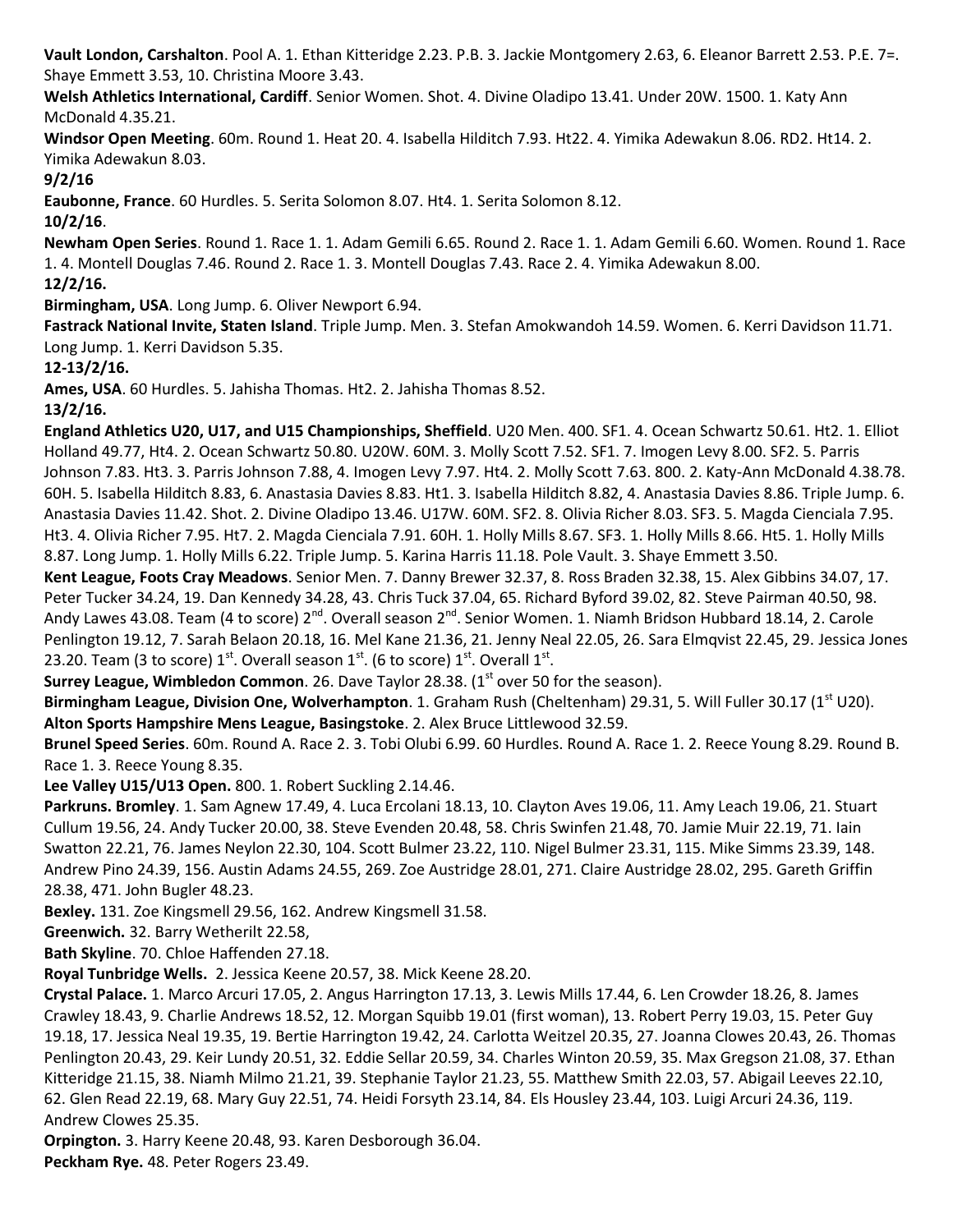**Exeter Riverside**. 19. Bob Minting 22.09. 14/2/16

**BAF Pentathlon incorporating South Of England Championships, Lee Valley.** M60. 60. 1. Tom Phillips 8.31. 200. 3. Tom Phillips 28.58. Pole Vault. 1. Allan Williams 3.40. Pentathlon. M60. 2. Clem Leon 3307 ( 60H 10.67, Long Jump 4.28, Shot 7.86, High Jump 1.40, 1000m 3.26.58). W60. 60. 1. Helen Godsell 8.87. 200. 1. Helen Godsell 30.01. 17/2/16

**Lee Valley Middle Distance Open**. 1500. Race 7. 6. Anna Myers 5.16.47.

## 19/2/16.

**BUCS Indoor Championships, Sheffield**. Men 400. Ht6. 6. Tom Desborough (Brighton) 58.16. 800. SF1. 4. James Habergham (Leeds Metropolitan) 1.56.31. Ht4. 6. Tom Desborough 2.14.28. Ht7. 3. James Habergham 1.58.12. 3000. 2. Phil Sesemann (Leeds) 8.11.63. SF1. 2. Phil Sesemann 8.23.28. 60 hurdles. 4. Reece Young (Brunel) 8.39. H2. 1. Reece Young 8.36. Long Jump. 3. Mark Cryer (Brunel) 7.17. Qualifying Pool A. 2. Mark Cryer 7.14. Qualifying Pool C. 7. Rob Hammond (Brighton) 6.19. Triple Jump. 4. Rob Sutherland (Kings) 14.91. Qualifying Pool A. 2. Rob Sutherland 14.50. Shot. 2. Matt Blandford (Exeter) 15.05. Qualifying Pool B. 1. Matt Blandford 14.68. Women. 60. SF3. 4. Vivien Olatunji (Middlesex) 7.82. 5. Imogen Levy (Brighton) 7.91. HT10. 2=. Vivien Olatunji & Imogen Levy 7.88. 400. 5. Rachel Dickens (Reading) 56.12. SF1. 2. Rachel Dickens 55.34. Ht2. 1. Rachel Dickens 57.17. Triple Jump. Qualifying Pool B. 8. Imogen Levy 10.62. 20/2/16.

**Glasgow Indoor Grand Prix.** Men. 60. 4. Adam Gemili 6.62. Ht2. 5. Adam Gemili 6.65. Women. 60. 6. Dina Asher Smith 7.25. Ht2. 1. Dina Asher Smith 7.17. 60 hurdles. 7. Serita Solomon 8.23.

**Ranelagh Mob Match, Petersham**. 9. Dan Kennedy 47.38, 12. Jon Vintner 48.09, 19. Nick Kinsey 49.21, 20. Chris Tuck 49.23, 24. Richard Byford 51.19, 27. David Beadle 52.28, 29. Alex Loftus 53.17, 36. Steve Pairman 54.23, 38. Sarah Belaon 54.40 (First woman), 45. Andy Lawes 55.45, 48. Alexis Tobin 56.02, 51. Mark Ellison 56.25, 54. Rob Brown 57.11, 55. Nic Corry 57.19, 56. Andy Tucker 57.25, 61. Nick Barber 58.47, 65. Iain Swatton 59.23, 66. Adrian Stocks 59.23, 67. Chris Pike 59.26, 69. Simon Lloyd 59.51, 72. David Leal 60.14, 76. Mike Simms 61.34, 79. Barry Wetherilt 62.21, 82. John Turner 63.43, 83. James Neylon 64.03, 84. Nigel Bulmer 64.47, 88. Jim Phelan 68.09, 89. Anne Cilia 68.23, 101. Maz Turner 82.30. **Team**. 1. Ranelagh 421. 2. Blackheath & Bromley 1310. **Harry Sheer Trophy (1st over 50).** Nick Kinsey. Bennett Handicap. 1. Iain Swatton, 2. Nick Barber, 3. Richard Byford. **Bennett Cup after 8 events**. 1. Steve Pairman 372, 2. Sarah Belaon 363, 3. Chris Pike 345, 4. Nic Corry 341, 5. David Beadle 340, 6. Rob Brown 331, 7. Chris Tuck 319, 8. David Leal 317, 9. Mike Simms 308, 10. Barry Wetherilt 300.

**Alex Wilson Invitational, South Bend, IN. USA**. 60 Hurdles. 2. Jahisha Thomas 8.46. Ht1. 1. Jahisha Thomas 8.50. Long Jump. 1. Jahisha Thomas 5.78.

**Parkruns. Bromley**. 3. Luca Ercolani 18.29, 8. Samuel Reardon 19.25, 9. Jessica Neal 19.45 (first woman), 54. Matthew Pond 22.03, 73. Jason Short 22.49, 76. Chris Swinfen 22.50, 99. Jessica Sellar 23.21, 107. Tim Ward 23.39, 127. Luigi Arcuri 24.05, 203. Claire Austridge 26.19, 211. Stephen Hollingdale 26.34, 307. Bernard Wilson 29.18.

**Greenwich.** 4. Niamh Bridson Hubbard 18.53 (first woman).

**Bath Skyline**. 99. Chloe Haffenden 27.35.

**Royal Tunbridge Wells**. 9. Daniella Harper 23.42 (first woman).

**Crystal Palace.** 4. James Crawley 18.22, 5. Charlie Andrews 18.31, 8. Peter Guy 19.06, 9. Jessica Keene 19.08 (first woman), 12. Robert Perry 19.24, 15. Amy Leach 19.50, 19. Amanda Taylor 20.15, 24. Thomas Penlington 20.28, 25. Eddie Sellar 20.29, 26. Carlotta Weitzel 20.33, 28. Max Gregson 20.43. 38. Joanna Clowes 21.25, 42. Niamh Milmo 21.30, 58. Nigel Wood 22.46, 71. Chloe Kibblewhite 23.25, 80. Olivia Berry 23.51, 94. Mary Guy 24.40, 134. Mick Keene 26.24, 149. John Fenwick 27.15, 165. John Butler 28.18, 201. Luke Brett 31.32.

**Orpington.** 1. Harry Keene 20.47, 82. Karen Desborough 36.06.

**Peckham Rye.** 63. James Morris 24.50.

**Tewkesbury**. 9. Andy Kingsmell 27.37, 15. Zoe Kingsmell 29.41.

**20-21/2/16**

**Surrey Indoor Championships, Carshalton**. Senior Men. Triple Jump. 1. Jonathan Ilori 15.60. Under 20 Men. 60. 3. Ocean Schwartz 7.15. Ht2. 3. Ocean Schwartz 7.2. Senior Women. Long Jump. 1. Emily Martin 5.48, 2. Sarah Abrams 5.18. U17 Women. 60. 2. Charmont Webster Tape 7.66. Sf2. 1. Charmont Webster Tape 7.79. Ht4. 1. Charmont Webster Tape 7.74. **Sussex Indoor Championships, Carshalton**. Senior Men. Long Jump. 1. Tom French 7.05. Triple Jump. 1. Patrick Apantaku 12.07. U17M. Triple Jump. 1. Max Dowling 11.15.

## **21/2/16.**

**SCVAC, Lee Valley**. M40. 800. 2. Richard Holt 2.21.60. M60. 60. 1. Tom Phillips 8.34, 3. Clem Leon 8.45. 200. 1. Tom Phillips 28.13, 2. Clem Leon 28.44. 400. 1. Clem Leon 62.27. High Jump. 3. Clem Leon 1.40. Long Jump. 3. Clem Leon 3.88. Triple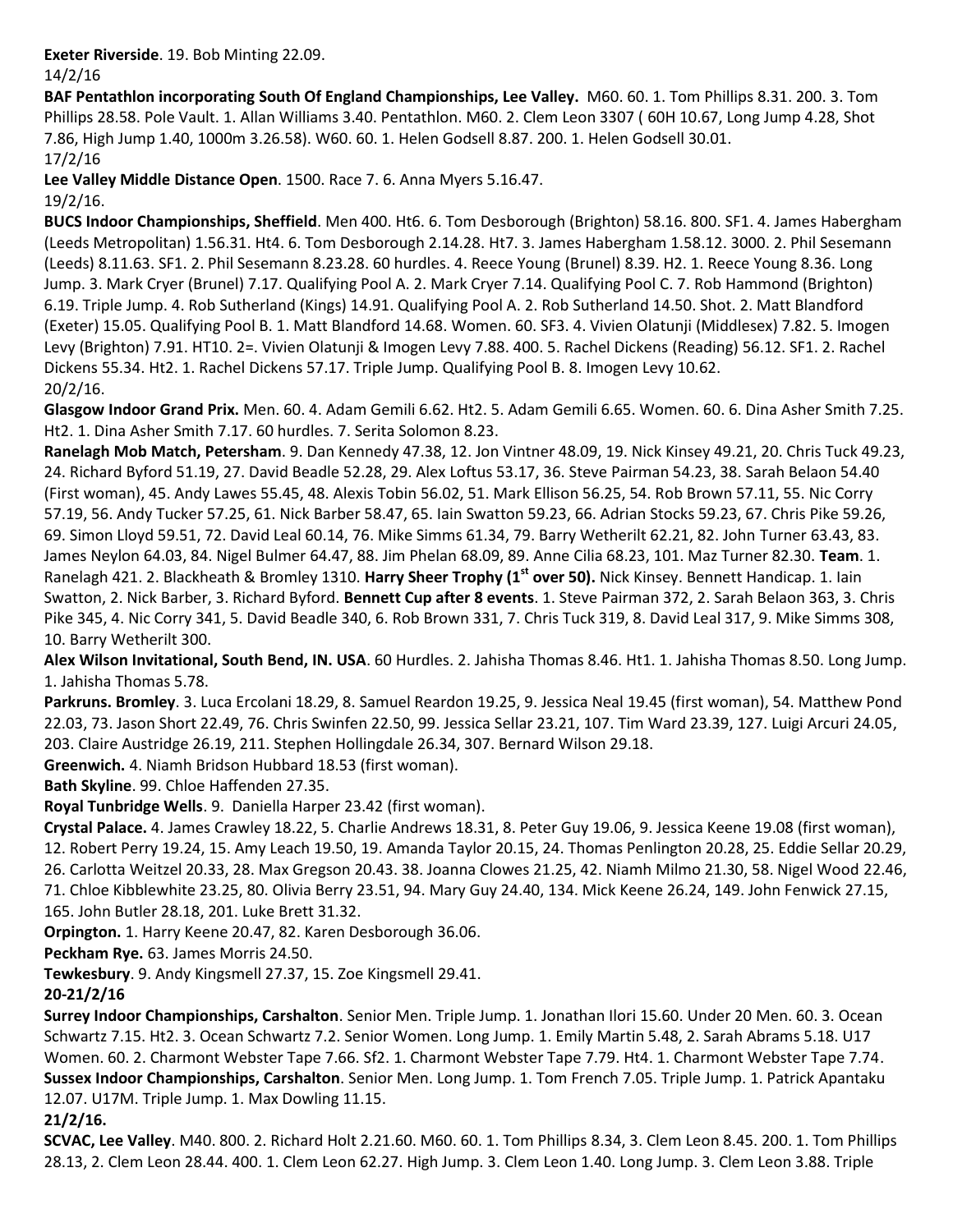Jump. 1. Clem Leon 9.82. M65. 800.3. Peter Hamilton 2.50.26. 1500. 2. Peter Hamilton 5.52.40. W50. Pole Vault. 1. Jackie Montgomery 2.60. W60. 60. 1. Helen Godsell 8.96. 200. 1. Helen Godsell 30.01.

**Tunbridge Wells Half Marathon**. 51. Carole Penlington 85.42, 214. Jenny Neal 94.57, 753. Mike Simms 1 hr. 51.56, 1401. Colin Monks 2.13.50.

## **24/2/16**

**Newham Open Series**. 60m. Round 1. Race 15. 1. Toby Olubi 7.01, 3. Adeyinka Adeniran 7.29. Rd2. R1. 2. Toby Olubi 6.93. R7. 3. Adeyinka Adeniran 7.31.

**26/2/16**

**Big Ten Conference Indoor Championships, Geneva, OH, USA**. Women. 60 Hurdles. Ht1. 4. Jahisha Thomas 8.63. Long Jump. 4. Jahisha Thomas 6.10.

27/2/16.

**National Cross Country Championships, Donington Park. Senior Men**. 22. Graham Rush (Cheltenham) 44.08, 204. Danny Brewer 48.47, 216. Ross Braden 49.00, 286. Alex Gibbins 50.07, 293. Georges Vacharopoulos 50.17, 335. Dan Kennedy 50.52, 348. Peter Tucker 51.03, 504. Jon Vintner 53.39, 618. Chris Tuck 55.17, 865. Richard Byford 58.24, 1480. Nic Corry 69.22. Team 22nd. **Senior Women.** 119. Amber Reed 35.55, 237. Jane Bradshaw 39.15. **Junior Men**. 6. Will Fuller 37.02, 84. Richard Webb 42.35. **Junior Women**. 6. Niamh Bridson Hubbard 22.29, 78. Leah Everson 26.48, 81. Samantha Leighton 27.03. Team 5<sup>th</sup>. **Under 17 Men**. 63. Marco Arcuri 21.34, 84. Lewis Mills 21.58, 118. James Crawley 22.44, 125. Oscar Hussey 22.52, 177. Charlie Davis 23.38. Team 10<sup>th</sup>. **Under 17 Women**. 20. Kelsey Fuss 21.18, 27. Jessica Keene 21.34, 30. Yasmin Austridge 21.37, 38. Amy Leach 21.48, 91. Carlotta Weitzel 23.03, 135. Joanna Clowes 24.17, 184. Naomi Kingston 26.11, Team 2<sup>nd</sup>. **Under 15 Boys.** 61. Angus Harrington 17.56, 80. Henry James Cowie 18.10, 106. Callum Myatt 18.24, 155. Joseph Georgiadis 18.50, 157. Charles Andrews 18.51, 164. Michael Eagling 18.54, 239. Coleman Corry 19.50, 249. George Pope 19.57, 328. Ben Gardiner 21.34, Keir Lundy DNF. Team 12<sup>th</sup>. **Under 15 Girls.** 18. Sophie Hoare 17.22, 34. Yasmin Marghini 17.36, 36. Lia Radus 17.39, 45. Kelsi Cornish 17.49. 60. Millie Smith 18.04, 154. Grace Scopes 19.14, 183. Stephanie Taylor 19.36, 195. Lily Tappenden 19.41, 225. Isabella Bridge 20.08, 247. Claudia Pickup 20.28, 274. Zoe Austridge 20.52. Team 4<sup>th</sup>. **Under 13 Boys.** 2. Rowan Fuss 12.28, 58. Samuel Reardon 13.55, 93. Thomas Penlington 14.14, 112. Justin Stover 14.25, 127. Edward Sellar 14.32, 203. Jake Leng 15.04. 351. Ethan Kitteridge 16.18, 394. Barnaby Corry 17.33. Team 8<sup>th</sup>. Under 13 **Girls.** 2. Morgan Squibb 13.57, 19. Ellie Dolby 14.30, 26. Maayan Radus 14.38, 30. Jessica Neal 14.43, 35. Daniela Harper 14.51, 167. Niamh Milmo 15.57, 186. Abigail Leeves 16.03, 215. Emily Davis 16.16, 342. Olivia Berry 17.18. Team 1st. **Lee Valley Minithon. Under 13 Boys.** 60m. 2. Jacob Byfield 8.3. 60H. 2. Jacob Byfield 10.3. Long Jump. 3. Jacob Byfield 4.10. **Parkruns. Bromley**. 2. Luca Ercolani 18.06, 10. Carole Penlington 18.50 (first woman), 20. Max Gregson 19.38, 25. Andy Tucker 19.57, 32. Stuart Cullum 20.26, 34. Sarah Belaon 20.29, 36. Steve Pairman 20.31, 62. Iain Swatton 21.36, 68. Chris Swinfen 21.46, 73. Chloe Kibblewhite 21.58, 103. Jessica Sellar 22.51, 108. Matthew Smith 22.58, 117. Mike Simms 23.18, 136. Nigel Bulmer 23.58, 175. Austin Adams 24.58, 186. Scott Bulmer 25.18, 308. Bernard Wilson 28.44. **Bexley**. 97. Andy Kingsmell 27.56, 215. Zoe Kingsmell 39.16.

**Greenwich.** 5. Alan Camp 19.08, 11. Ritchie Leccia 19.57, 43. Barry Wetherilt 22.58.

**Braunstone.** 1. Ian Frith 17.04.

**Bath Skyline**. 79. Chloe Haffenden 26.03.

**Crystal Palace**. 28. Bob Minting 21.56, 39. Glen Read 22.57, 113. John Fenwick 26.53, 174. Luke Brett 30.46.

**Orpington.** 3. Harry Keene 20.22, 103. Karen Desborough 35.15.

**Tonbridge**. 43. Mark Ellison 22.53, 122. Anne Cilia 25.51.

# **27-28/2/16**

**British Athletics Championships, Sheffield.** Men. 60m. Ht1. Toby Olubi DQ. 400. Ht1. Dan Putnam 49.68. 3000. 6. Phil Sesemann 8.08.99. Long Jump. 10. Tom French 7.05. Triple Jump. 5. Jonathan Ilori 15.54. Women. 60m. 2. Dina Asher Smith 7.15. SF2. 1.Dina Asher Smith 7.16. Ht1. 1. Dina Asher Smith 7.34. Ht2. 6. Anna Short 8.01. 400. Ht3. 3. Rachel Dickens 55.46. 60m Hurdles. 2. Serita Solomon 8.05. Ht3. 1. Serita Solomon 8.07. High Jump. 7. Deborah Martin 1.73. Shot. 2. Divine Oladipo 13.95.

## **28/2/16**

**EAMA Inter Area, Lee Valley.** M50. Pole Vault. 1. Allan Williams 3.20. M60. 60. 1. Tom Phillips 8.25. 200. 2. Tom Phillips 27.85. 400. 1. Clem Leon 61.93. Long Jump. 2. Clem Leon 4.11. Shot. 3. Clem Leon 8.32. W35. Pole Vault. 2. Jackie Montgomery 2.50. W60. 400. 2. Helen Godsell 74.07.

**Ivy League, Heptagonal Championships, Ithaca**. Triple Jump. Men. 8. Stefan Amokwandoh 15.02. Women. 3. Kerri Davidson 12.22.

**Vitality Brighton Half Marathon**. 462. Damian Hayes 1.31.46.

**Roding Half Marathon**. 38. David Beadle 1.27.06, 66. Steve Pairman 1.30.56.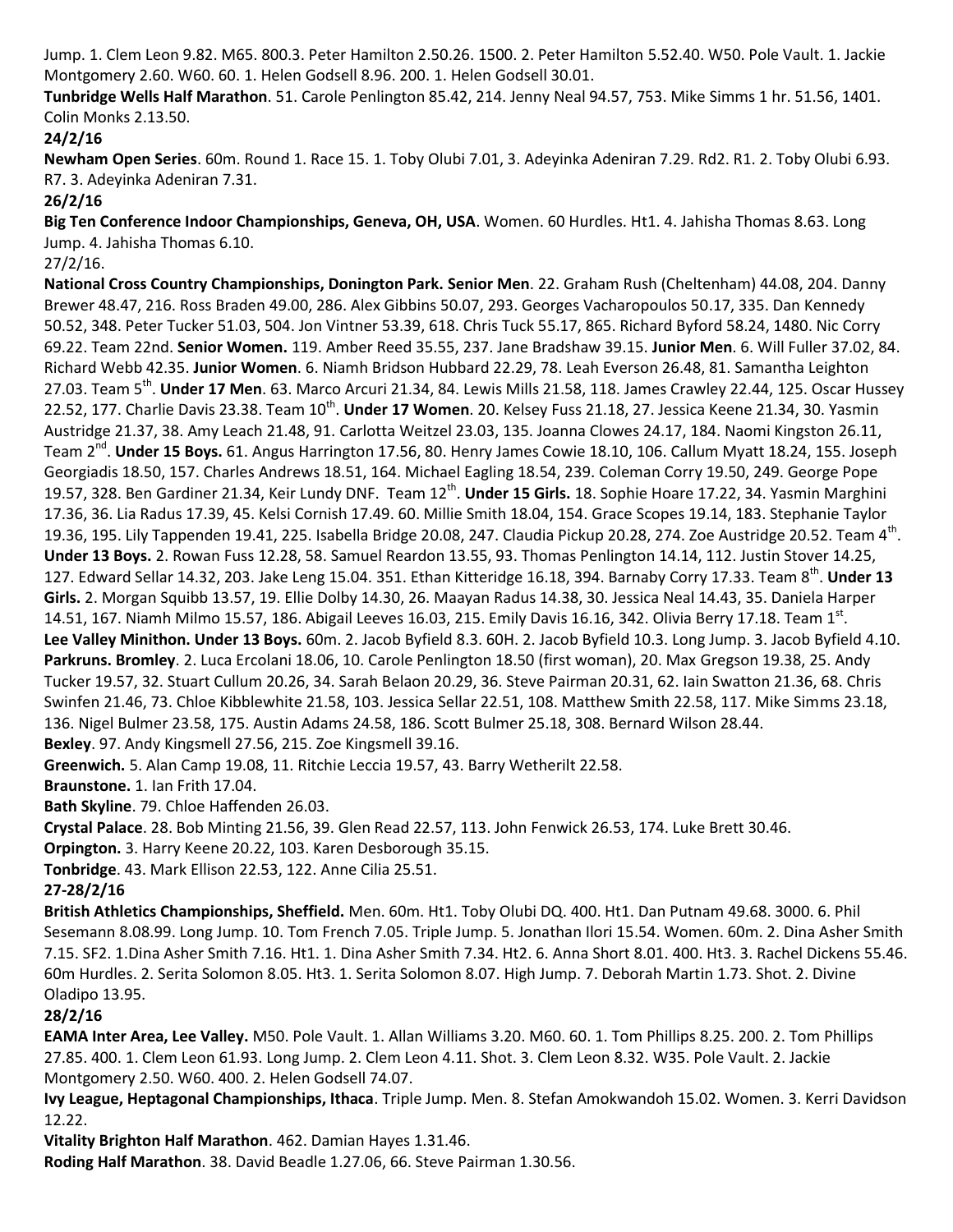## **25 years ago February 1991.**

A busy month for Debbi Marti. She wins the high jump at the WAAA Indoor Championships at Cosford with a personal best of 1.94 to equal the nine year old British Indoor Record. She is then second in the Dairy Crest Indoor Invitation meeting again at Cosford. She clears 1.89. Then she competes at the Six Nations meeting at Bercy, Paris where she is 5<sup>th</sup> with 1.84. Andy Geddes is third in the 3000 metres at the AAAs Indoor Championships at Cosford with a time of 7.58.15. He then represents Great Britain in a triangular International against Italy and Yugoslavia in Turin, Italy where he is second in the 3000 in 8.13.49, one hundredth of a second behind fellow Briton Paul Taylor.

The Senior Men are 7<sup>th</sup> in the National Cross Country Championships at Luton. Race winner Richard Nerurkar of Bingley is guest of honour at the National Supper. Jonathan Murray is 10<sup>th</sup> in the Youths race.

# **20 years ago February 1996.**

Tim Dickinson wins the British Students Cross Country Championships at Wigmore Park, Luton, helping Loughborough to team gold. This secures selection for the British team for the World University Cross Country Championships. Marvin Bramble wins the triple jump at the AAA's Indoor Under 20 Championships in Birmingham with a leap of 15.04. This secures selection for a forthcoming International against France and Italy in Paris. Also chosen are Emeka Udechuku who was  $2^{nd}$  in the shot and Mark Findlay who is picked for the sprints squad. In the under 17s there are silvers for Adrian Cluskey (shot) and Peter Francis (triple jump). In the under 15s Dwayne Grant is third in the long jump.

Matthew Hill (U13s), Abdi Madar (U15s), Chris Moss (U17s), and John Marks (U20s) make it a clean sweep of victories in the final Kent Young Athletes League match at Sparrows Den.

Blackheath win ten gold medals at the Kent Indoor Championships at Crystal Palace.

The Club win the Centenary Mob Match against South London Harriers making it 43 victories each. 100 Club members start with scoring 83 a side.

Past President George Brooks dies. He had held numerous offices over the years. In 1987 he received a Bromley Sports Council Award for his "exceptional services to Athletics during a period in excess of 50 years. His work has made him almost indispensable to the Club and he is one of the rocks upon which Blackheath Harriers has been built, enabling it to reach such a status that it is an essential element of Sport in Bromley Borough and also highly respected throughout the Country".

## **15 years ago February 2001**

Michael Skinner captains England at the Home Countries International match in Cardiff and he wins the 1500. Also in the team are Katy Porter who sets a pb in the 60 metre hurdles and Sam Singer who is part of England Junior team who set a Welsh All Comers record in the medley relay.

Dwayne Grant and Sam Singer are selected to represent a Great Britain under 20 team in a match against France, German and Italy.

At the National Under 20 Championships there are bronze medals for Dwayne Grant in the 60 metres and Katy Porter in the 60 metre hurdles. Fabian Collymore wins silver in the under 17 mens 60 metres.

Michael Skinner wins the 3000 metres at the British Universities Championships.

Bob Minting wins the M50 200 and 400 metre titles at the British Masters Championships. His sister Helen Godsell wins the W45 60 and 200 metres. Other wins come from Peter Hannell (M50 3000 walk), Jim Day (M65 Pole vault) and Nanette Cross (W60 60m and triple jump).

## **10 years ago February 2006**

Scott Overall breaks the Club 3000 metre record with 7.56.58.

Montell Douglas wins gold in the 60 metres at the British Universities Championships. She is also third in the 200 as is Katy Benneworth in the long jump.

Scott Huggins wins the Under 20 mens pole vault at the Scottish Indoor Championships.

21 athletes from the Club receive grants from the Ron Pickering Memorial Fund.

The Senior Men win the Kent League for the first time. The League has been in existence for over 40 years.

At the Southern Counties Vets AC Championships there are wins in the pole vault for Allan Williams (M50s) and Jim Day (M70s).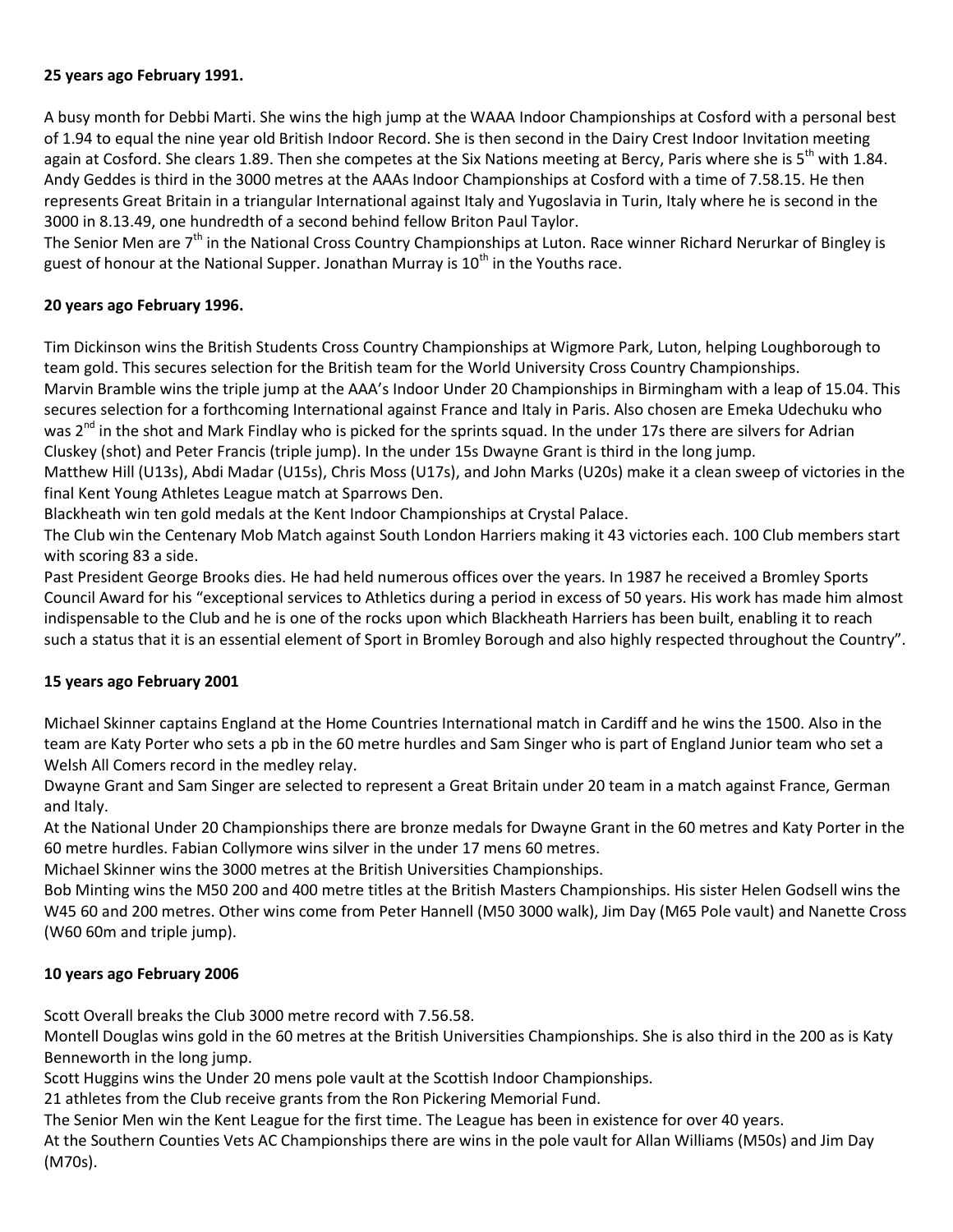## **5 years ago February 2011**

Michael Skinner finishes in 2nd place in the Senior Mens race at the National Cross Country Championships at Alton Towers? Both the senior men and women finish in 8<sup>th</sup> place in the team race as do the under 20 Women. However, the Club do not complete teams in the other 7 age groups.

Shaunagh Brown wins the silver medal in the shot at the European Indoor Trials.

Serita Solomon and Jermain Olasan win gold medals at the British Universities Indoor Championships in the 60 metre hurdles and long jump respectively.

There are plenty of medals for the Clubs athletes at the England Athletics Under 20 Championships. In the under 20 mens triple jump Joe Lawrence wins gold and Jonathan Ilori bronze. Sarah Abrams takes bronze in the long jump.

Dina Asher Smith wins the under 17 womens 60 and 200 metre titles while Rachel Dickens takes silver in the 300 and Anton Daly bronze in the mens 60 metres.

In the under 15s Maya Bruney is second in the 200 and third in the 60.

At the British Masters Indoor Championships, Allan Williams wins the over 55s pole vault with Clem Leon third in the high and triple jump. Ken Daniel wins the over 60s 800 and is third in the 1500, while there are silvers for Peter Hamilton (3000) and Peter Hannell (3000 walk).

Allan Williams breaks the M55s British Record for the pole vault twice in a day finishing with 3.91. This is the 33<sup>rd</sup> time he has broken a British Record.

### **Quiz Of The Year, Answers**

Section B &

1. Which Club member became a double European champion and a World Record Holder?

Helen Godsell

2. "Always run through the line". Who offered this advice after the AJC Peachtree Road Race?

Scott Overall

3. Which Club Member coached the first over 65 woman in the world to run under 6 minutes for the mile? Ian Wilson

4. Who set six different Club Records in a day?

Barbara Terry

5. Who broke a World Record that had stood for 31 years?

Dave Heath

6. Who burst on to the race walking scene with 10th place in the Johnson Bowl?

Dave Cordell

7. Who represented England in a) Brussels b) Samoa, c) Antrim?

a). Will Fuller b) Divine Oladipo c) Alex Bruce Littlewood

8. Who made her boxing debut in August?

Shaunagh Brown

9. Which three athletes broke Club records in 30 minutes at the Sainsburys Birmingham Grand Prix?

Adam Gemili, Serita Solomon, Dina Asher Smith

10. What team medals did the Club win at the National Cross Country Championships?

Under 15 Girls and Under 13 Boys

11. Who won medals in Eskilstuna?

Shannon and Cherice Hylton

12. Who won medals in Prague?

Dina Asher Smith and Serita Solomon

13. Who represented England Schools in a) Dublin b) Grangemouth?

a) Jessica Keene and Henry James Cowie b) Yasmin Austridge, Jessica Keene, Charmont Webster Tape, Divine Oladipo and Holly Mills. Molly Scott represented Ireland.

14. Who led the Bennett Cup after 8 events before the Closing 5?

Will Slack.

15. Who was the Clubs first (first claim) finisher in the Senior Womens race at the National Cross Country Championships? Cathy Messent

16. Who won the Dartford Half Marathon?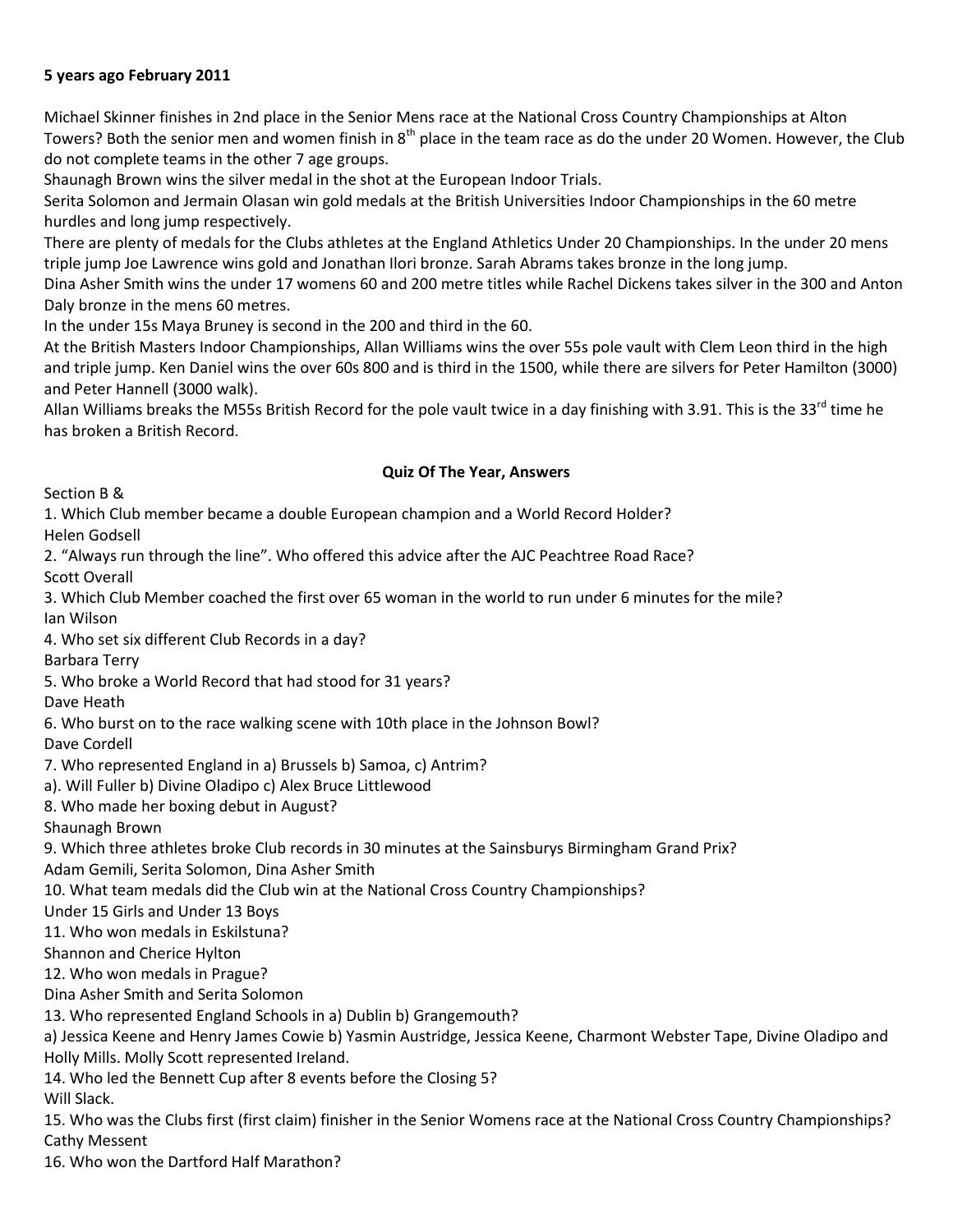Peter Tucker

17. "Hips held high and level and shoulders relaxed". Whose advice on buggy running was quoted in the Daily Telegraph? Jane Bradshaw

18. Which Club member appeared in the BBC Programme "Britain's Greatest Generation" which highlighted the courage of servicemen and women during the Second World War.

Fergus Ankorn

19. Which former member was announced Sports Journalist of the year at the Press Awards.

Matt Lawton (Daily Mail).

20. Which husband and wife lost Club records this year and what events?

Mark and Gemma Steinle. Under 20 mens 3000 metres. Under 13 girls 1500 metres.



*Q20. Mark and Gemma Q19. Matt Lawton Junior National 1989*

Section B.

These were Club records at the start of the Summer but what are they now and who holds them?

- 1). 4.54.8. Under 13 Girls 1500. Ellie Dolby. 4.51.46
- 2). 10.90 Under 15 Girls Triple Jump. Karina Harris. 11.30.
- 3). 3.40 Under 17 womens pole vault. Shaye Emmett. 3.70.
- 4). 28.04 U13 Boys discus, Michael Burfoot. 31.57
- 5). 4.03 W50 Long Jump. Jackie Montgomery. 4.12.
- 6). 10.04 Senior Mens 100. Adam Gemili. 9.97.
- 7). 40.68 M40 Hammer. Steve Timmins. 45.18.
- 8). 11.05 Senior Womens 100. Dina Asher Smith. 10.99.
- 9). 13.07 M60 100. Tom Phillips. 12.80.

10). 5.01.4 – Under 17 Womens 1500m steeplechase. Yasmin Austridge. 4.54.82.

Can you identify the athlete by their seasons bests?

- 11). 1.10, 8.07.17, 8.83, 14.11.09, 2.69. Phil Sesemann
- 12). 15.1, 25.90, 2.13.79, 28.4, 18.68 Rowan Fuss
- 13). 27.0, 11.58, 44.19, 64.88, 18.99 Isabella Hilditch
- 14). 4.40, 15.06, 3.25.08, 12.74, 1.44 Akeilya Robinson Pascal
- 15). 51.16, 6.99, 3.71, 39.25, 15.24. Mark Cryer.